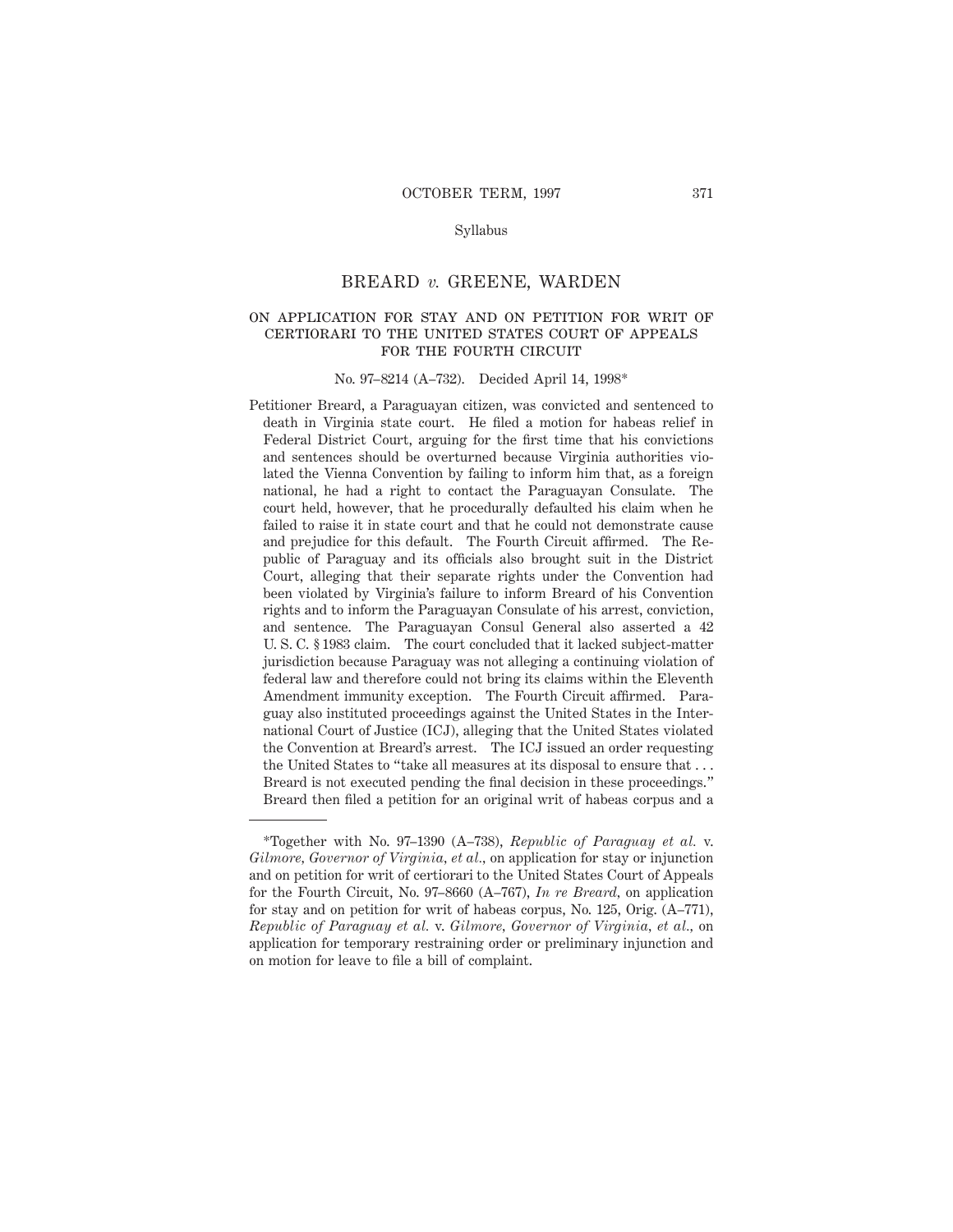stay application in this Court to "enforce" the ICJ's order, and Paraguay filed a motion for leave to file an original bill of complaint.

- *Held:* Breard is not entitled to relief on any theory offered. He procedurally defaulted his Vienna Convention claim, if any, by failing to raise it in the state courts. The argument that the claim may be heard in federal court because the Convention is the "supreme law of the land" and thus trumps the procedural default doctrine is plainly incorrect for two reasons. First, a well-established rule of international law, embodied in the Convention itself, specifies that, absent a clear and express statement to the contrary, the procedural rules of the forum State govern the implementation of the treaty in that State. In this country, assertions of error in criminal proceedings must first be raised in state court in order to form the basis for relief in habeas. *Wainwright* v. *Sykes,* 433 U. S. 72. Second, Breard's ability to obtain relief based on Convention violations is subject to the subsequently enacted Antiterrorism and Effective Death Penalty Act, which denies a habeas petitioner alleging that he is held in violation of treaties an evidentiary hearing if he has failed to develop the claim's factual basis in statecourt proceedings. See, *e. g., Reid* v. *Covert,* 354 U. S. 1, 18. As for Paraguay's suits, neither the Convention's text nor its history clearly provides a foreign nation a private right of action in United States' courts to set aside a criminal conviction and sentence for violating consular notification provisions. The Eleventh Amendment's "fundamental principle" that "the States, in the absence of consent, are immune from suits brought against them . . . by a foreign State," *Principality of Monaco* v. *Mississippi,* 292 U. S. 313, 329–330, provides a separate reason why Paraguay's suit may not proceed. The Consul General's § 1983 suit is not cognizable because Paraguay, for whose benefit the suit is brought, is not a "person within the jurisdiction" of the United States authorized to bring suit under that section. See, *e. g., Moor* v. *County of Alameda,* 411 U. S. 693, 699. It is the Virginia Governor's prerogative to stay Breard's execution pending the ICJ's decision; nothing in this Court's existing case law allows it to make that decision for him.
- Habeas corpus, motion for leave to file bill of complaint, certiorari, and stay applications denied. Reported below: No. 97–8214, 134 F. 3d 615, and No. 97–1390, 134 F. 3d 622.

# PER CURIAM.

Angel Francisco Breard is scheduled to be executed by the Commonwealth of Virginia this evening at 9 p.m. Breard, a citizen of Paraguay, came to the United States in 1986, at the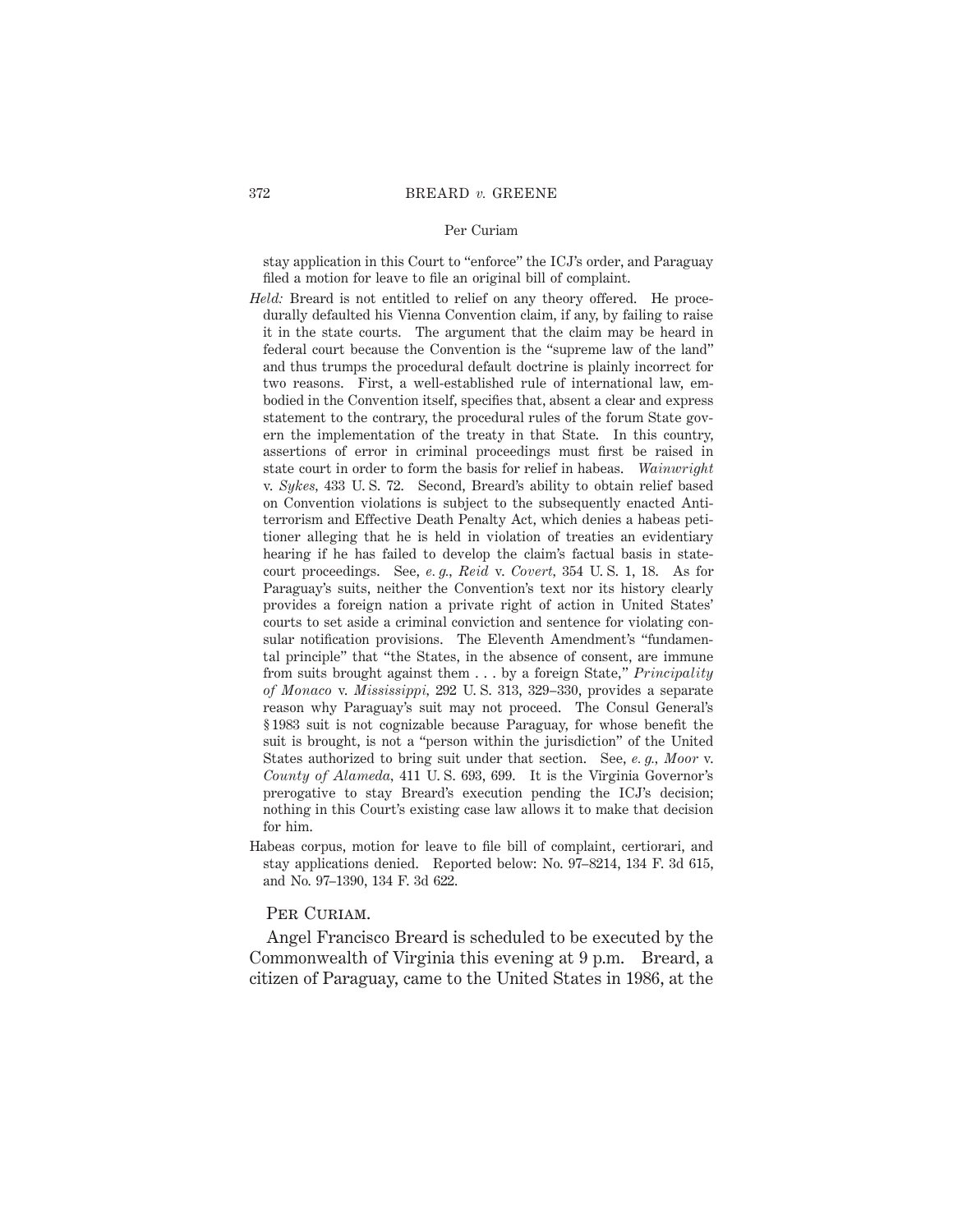age of 20. In 1992, Breard was charged with the attempted rape and capital murder of Ruth Dickie. At his trial in 1993, the State presented overwhelming evidence of guilt, including semen found on Dickie's body matching Breard's DNA profile and hairs on Dickie's body identical in all microscopic characteristics to hair samples taken from Breard. Breard chose to take the witness stand in his defense. During his testimony, Breard confessed to killing Dickie, but explained that he had only done so because of a Satanic curse placed on him by his father-in-law. Following a jury trial in the Circuit Court of Arlington County, Virginia, Breard was convicted of both charges and sentenced to death. On appeal, the Virginia Supreme Court affirmed Breard's convictions and sentences, *Breard* v. *Commonwealth,* 248 Va. 68, 445 S. E. 2d 670 (1994), and we denied certiorari, 513 U. S. 971 (1994). State collateral relief was subsequently denied as well.

Breard then filed a motion for habeas relief under 28 U. S. C. § 2254 in Federal District Court on August 20, 1996. In that motion, Breard argued for the first time that his convictions and sentences should be overturned because of alleged violations of the Vienna Convention on Consular Relations (Vienna Convention), April 24, 1963, [1970] 21 U. S. T. 77, T. I. A. S. No. 6820, at the time of his arrest. Specifically, Breard alleged that the Vienna Convention was violated when the arresting authorities failed to inform him that, as a foreign national, he had the right to contact the Paraguayan Consulate. The District Court rejected this claim, concluding that Breard procedurally defaulted the claim when he failed to raise it in state court and that Breard could not demonstrate cause and prejudice for this default. *Breard* v. *Netherland,* 949 F. Supp. 1255, 1266 (ED Va. 1996). The Fourth Circuit affirmed. *Breard* v. *Pruett,* 134 F. 3d 615, 620 (1998). Breard has petitioned this Court for a writ of certiorari.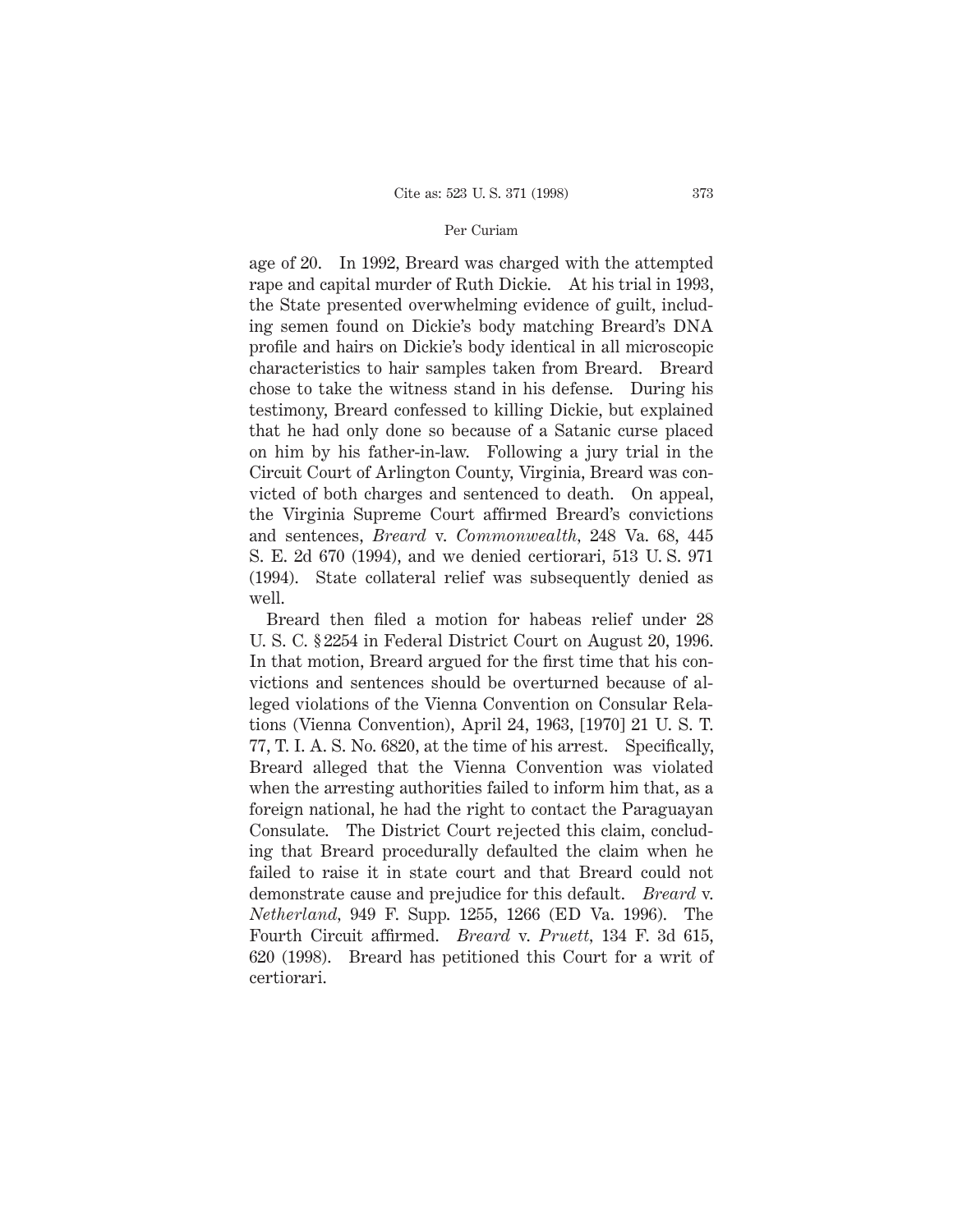In September 1996, the Republic of Paraguay, the Ambassador of Paraguay to the United States, and the Consul General of Paraguay to the United States (collectively Paraguay) brought suit in Federal District Court against certain Virginia officials, alleging that their separate rights under the Vienna Convention had been violated by the Commonwealth's failure to inform Breard of his rights under the treaty and to inform the Paraguayan Consulate of Breard's arrest, convictions, and sentences. In addition, the Consul General asserted a parallel claim under Rev. Stat. § 1979, 42 U. S. C. § 1983, alleging a denial of his rights under the Vienna Convention. The District Court concluded that it lacked subject-matter jurisdiction over these suits because Paraguay was not alleging a "continuing violation of federal law" and therefore could not bring its claims within the exception to Eleventh Amendment immunity established in *Ex parte Young,* 209 U. S. 123 (1908). *Republic of Paraguay* v. *Allen,* 949 F. Supp. 1269, 1272–1273 (ED Va. 1996). The Fourth Circuit affirmed on Eleventh Amendment grounds. *Republic of Paraguay* v. *Allen,* 134 F. 3d 622 (1998). Paraguay has also petitioned this Court for a writ of certiorari.

On April 3, 1998, nearly five years after Breard's convictions became final, the Republic of Paraguay instituted proceedings against the United States in the International Court of Justice (ICJ), alleging that the United States violated the Vienna Convention at the time of Breard's arrest. On April 9, the ICJ noted jurisdiction and issued an order requesting that the United States "take all measures at its disposal to ensure that Angel Francisco Breard is not executed pending the final decision in these proceedings . . . ." The ICJ set a briefing schedule for this matter, with oral argument likely to be held this November. Breard then filed a petition for an original writ of habeas corpus and a stay application in this Court in order to "enforce" the ICJ's order. Paraguay filed a motion for leave to file a bill of complaint in this Court, citing this Court's original jurisdiction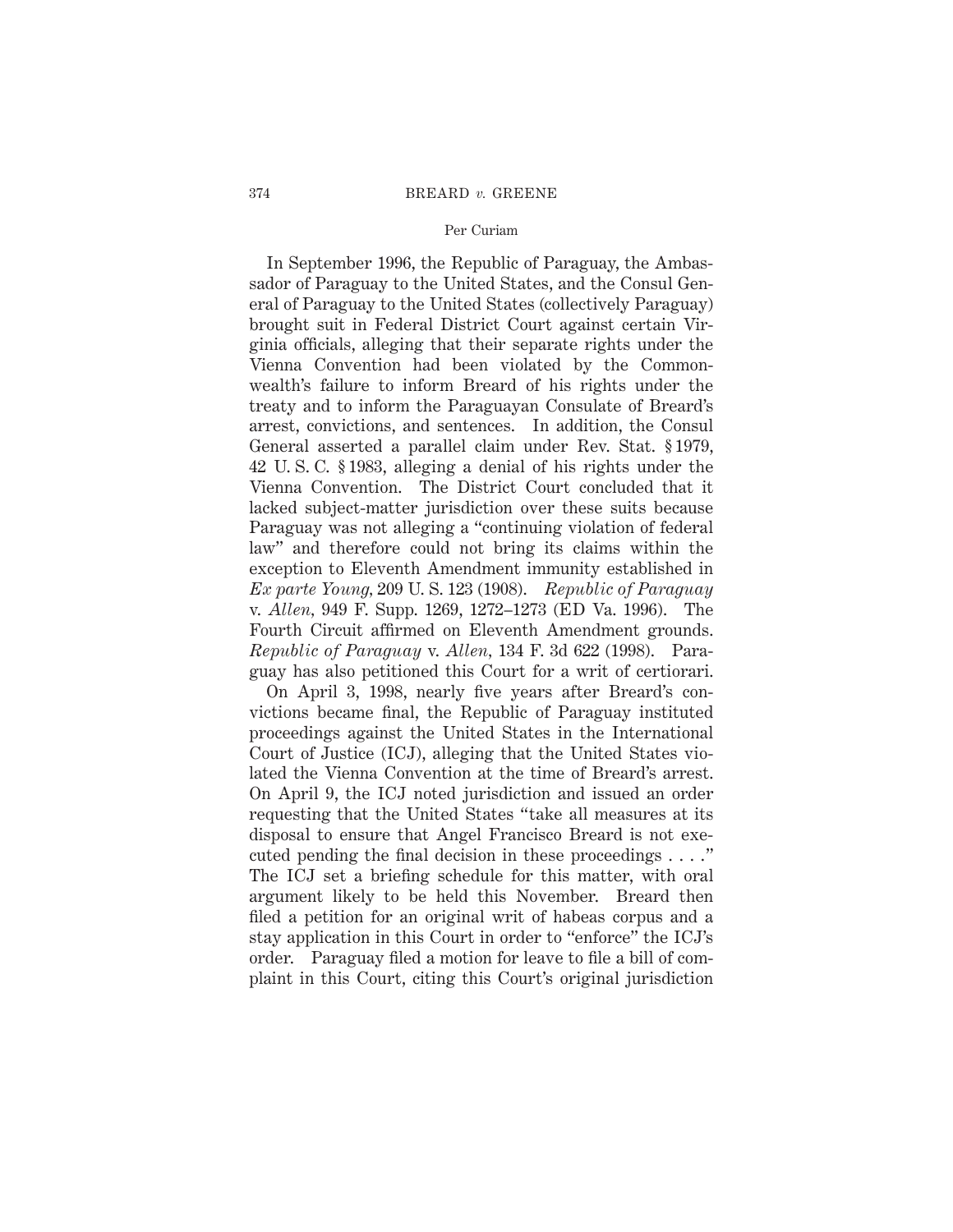over cases "affecting Ambassadors . . . and Consuls." U. S. Const., Art. III, § 2.

It is clear that Breard procedurally defaulted his claim, if any, under the Vienna Convention by failing to raise that claim in the state courts. Nevertheless, in their petitions for certiorari, both Breard and Paraguay contend that Breard's Vienna Convention claim may be heard in federal court because the Convention is the "supreme law of the land" and thus trumps the procedural default doctrine. Pet. for Cert. in No. 97–8214, pp. 15–18; Pet. for Cert. in No. 97–1390, p. 14, n. 8. This argument is plainly incorrect for two reasons.

First, while we should give respectful consideration to the interpretation of an international treaty rendered by an international court with jurisdiction to interpret such, it has been recognized in international law that, absent a clear and express statement to the contrary, the procedural rules of the forum State govern the implementation of the treaty in that State. See *Sun Oil Co.* v. *Wortman,* 486 U. S. 717, 723 (1988); *Volkswagenwerk Aktiengesellschaft* v. *Schlunk,* 486 U.S. 694, 700 (1988); *Société Nationale Industrielle Aérospatiale* v. *United States Dist. Court for Southern Dist. of Iowa,* 482 U. S. 522, 539 (1987). This proposition is embodied in the Vienna Convention itself, which provides that the rights expressed in the Convention "shall be exercised in conformity with the laws and regulations of the receiving State," provided that "said laws and regulations must enable full effect to be given to the purposes for which the rights accorded under this Article are intended." Article 36(2), [1970] 21 U. S. T., at 101. It is the rule in this country that assertions of error in criminal proceedings must first be raised in state court in order to form the basis for relief in habeas. *Wainwright* v. *Sykes,* 433 U. S. 72 (1977). Claims not so raised are considered defaulted. *Ibid.* By not asserting his Vienna Convention claim in state court, Breard failed to exercise his rights under the Vienna Convention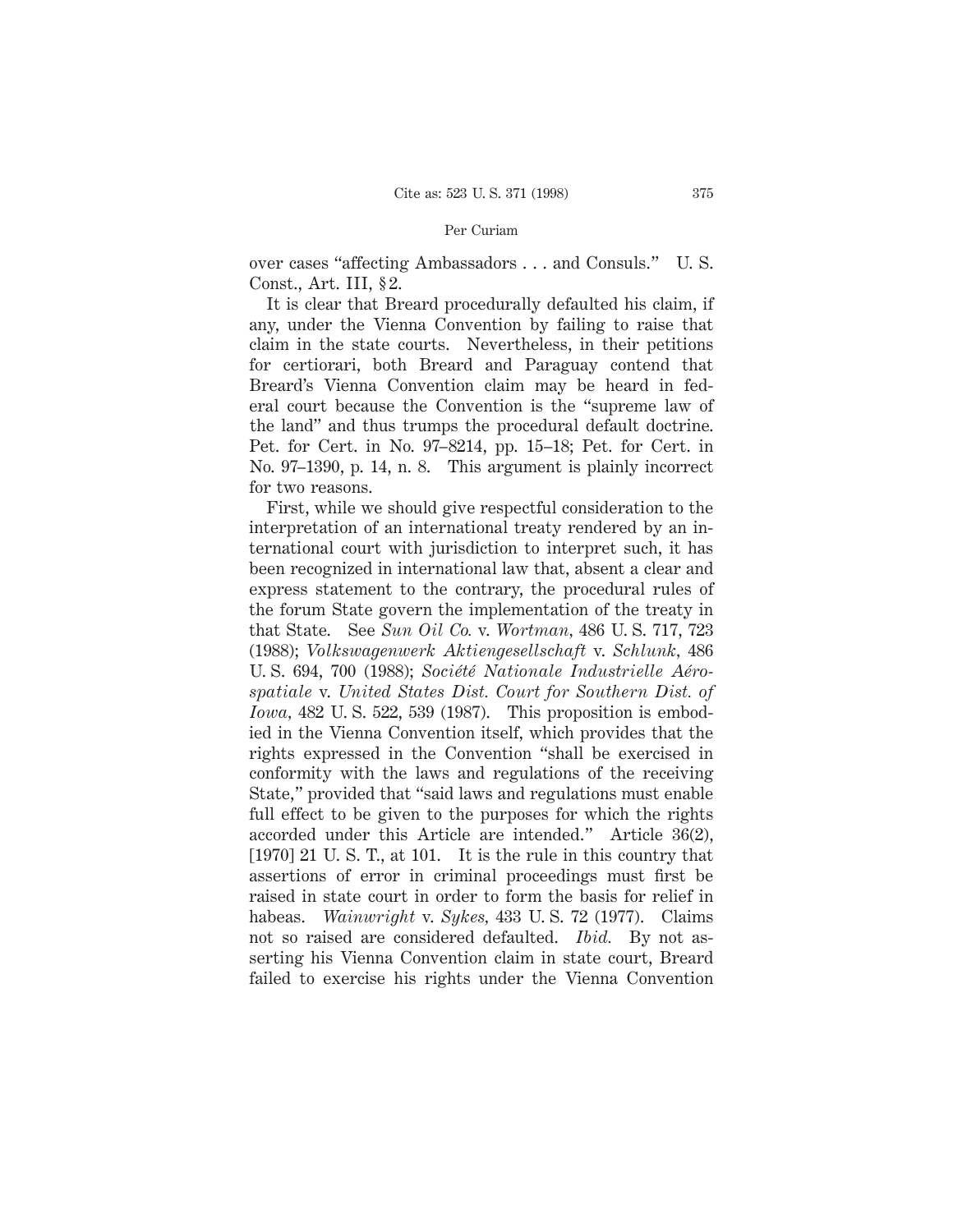in conformity with the laws of the United States and the Commonwealth of Virginia. Having failed to do so, he cannot raise a claim of violation of those rights now on federal habeas review.

Second, although treaties are recognized by our Constitution as the supreme law of the land, that status is no less true of provisions of the Constitution itself, to which rules of procedural default apply. We have held "that an Act of Congress . . . is on a full parity with a treaty, and that when a statute which is subsequent in time is inconsistent with a treaty, the statute to the extent of conflict renders the treaty null." *Reid* v. *Covert,* 354 U. S. 1, 18 (1957) (plurality opinion); see also *Whitney* v. *Robertson,* 124 U. S. 190, 194 (1888) (holding that if a treaty and a federal statute conflict, "the one last in date will control the other"). The Vienna Convention—which arguably confers on an individual the right to consular assistance following arrest—has continuously been in effect since 1969. But in 1996, before Breard filed his habeas petition raising claims under the Vienna Convention, Congress enacted the Antiterrorism and Effective Death Penalty Act (AEDPA), which provides that a habeas petitioner alleging that he is held in violation of "treaties of the United States" will, as a general rule, not be afforded an evidentiary hearing if he "has failed to develop the factual basis of [the] claim in State court proceedings." 28 U. S. C. §§ 2254(a), (e)(2) (1994 ed., Supp. IV). Breard's ability to obtain relief based on violations of the Vienna Convention is subject to this subsequently enacted rule, just as any claim arising under the United States Constitution would be. This rule prevents Breard from establishing that the violation of his Vienna Convention rights prejudiced him. Without a hearing, Breard cannot establish how the Consul would have advised him, how the advice of his attorneys differed from the advice the Consul could have provided, and what factors he considered in electing to reject the plea bargain that the State offered him. That limitation, Breard also ar-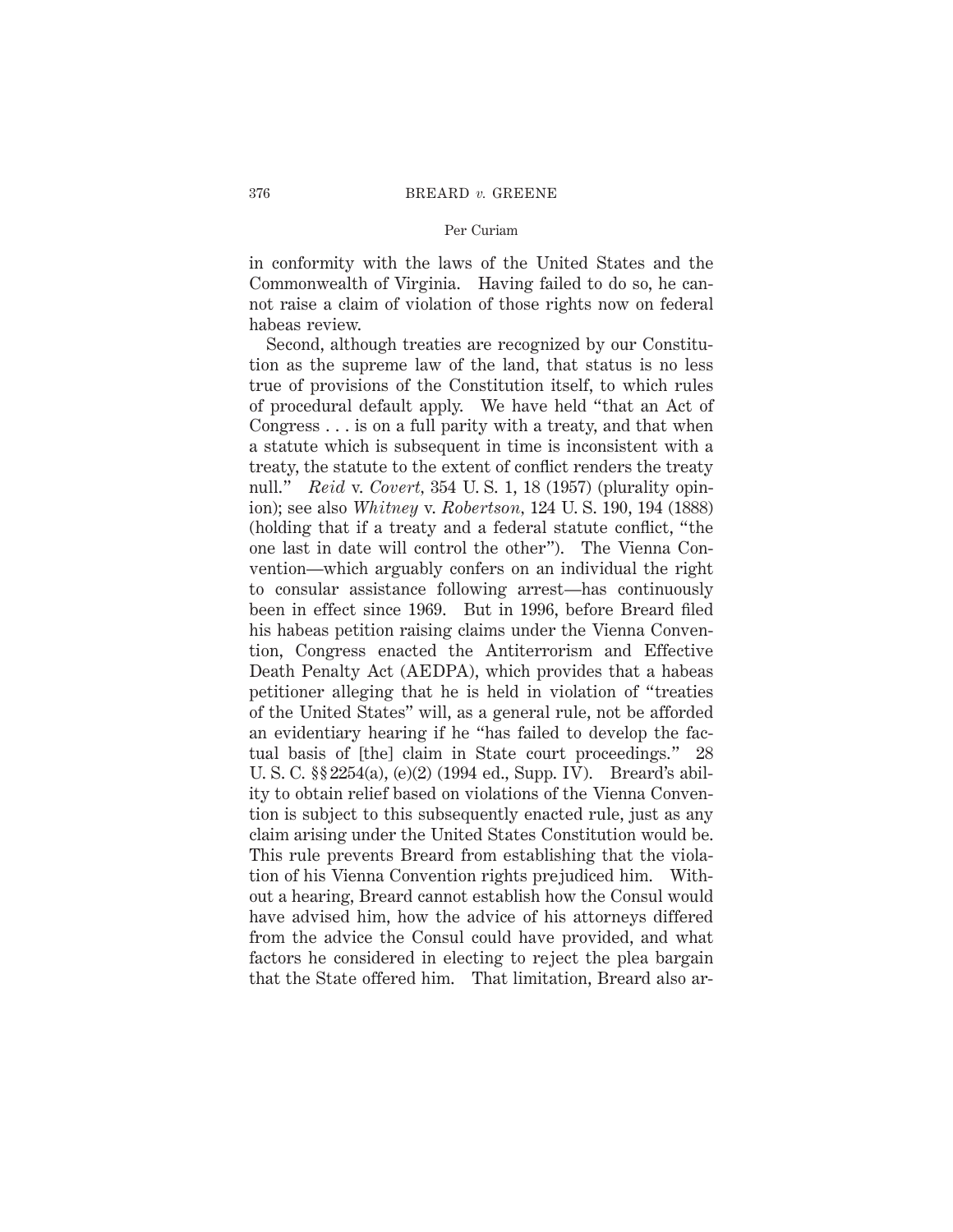gues, is not justified because his Vienna Convention claims were so novel that he could not have discovered them any earlier. Assuming that were true, such novel claims would be barred on habeas review under *Teague* v. *Lane,* 489 U. S. 288 (1989).

Even were Breard's Vienna Convention claim properly raised and proved, it is extremely doubtful that the violation should result in the overturning of a final judgment of conviction without some showing that the violation had an effect on the trial. *Arizona* v. *Fulminante,* 499 U. S. 279 (1991). In this action, no such showing could even arguably be made. Breard decided not to plead guilty and to testify at his own trial contrary to the advice of his attorneys, who were likely far better able to explain the United States legal system to him than any consular official would have been. Breard's asserted prejudice—that had the Vienna Convention been followed, he would have accepted the State's offer to forgo the death penalty in return for a plea of guilty is far more speculative than the claims of prejudice courts routinely reject in those cases where an inmate alleges that his plea of guilty was infected by attorney error. See, *e. g., Hill* v. *Lockhart,* 474 U. S. 52, 59 (1985).

As for Paraguay's suits (both the original action and the case coming to us on petition for certiorari), neither the text nor the history of the Vienna Convention clearly provides a foreign nation a private right of action in United States courts to set aside a criminal conviction and sentence for violation of consular notification provisions. The Eleventh Amendment provides a separate reason why Paraguay's suit might not succeed. That Amendment's "fundamental principle" that "the States, in the absence of consent, are immune from suits brought against them . . . by a foreign State" was enunciated in *Principality of Monaco* v. *Mississippi,* 292 U. S. 313, 329–330 (1934). Though Paraguay claims that its suit is within an exemption dealing with continuing consequences of past violations of federal rights, see *Milliken* v.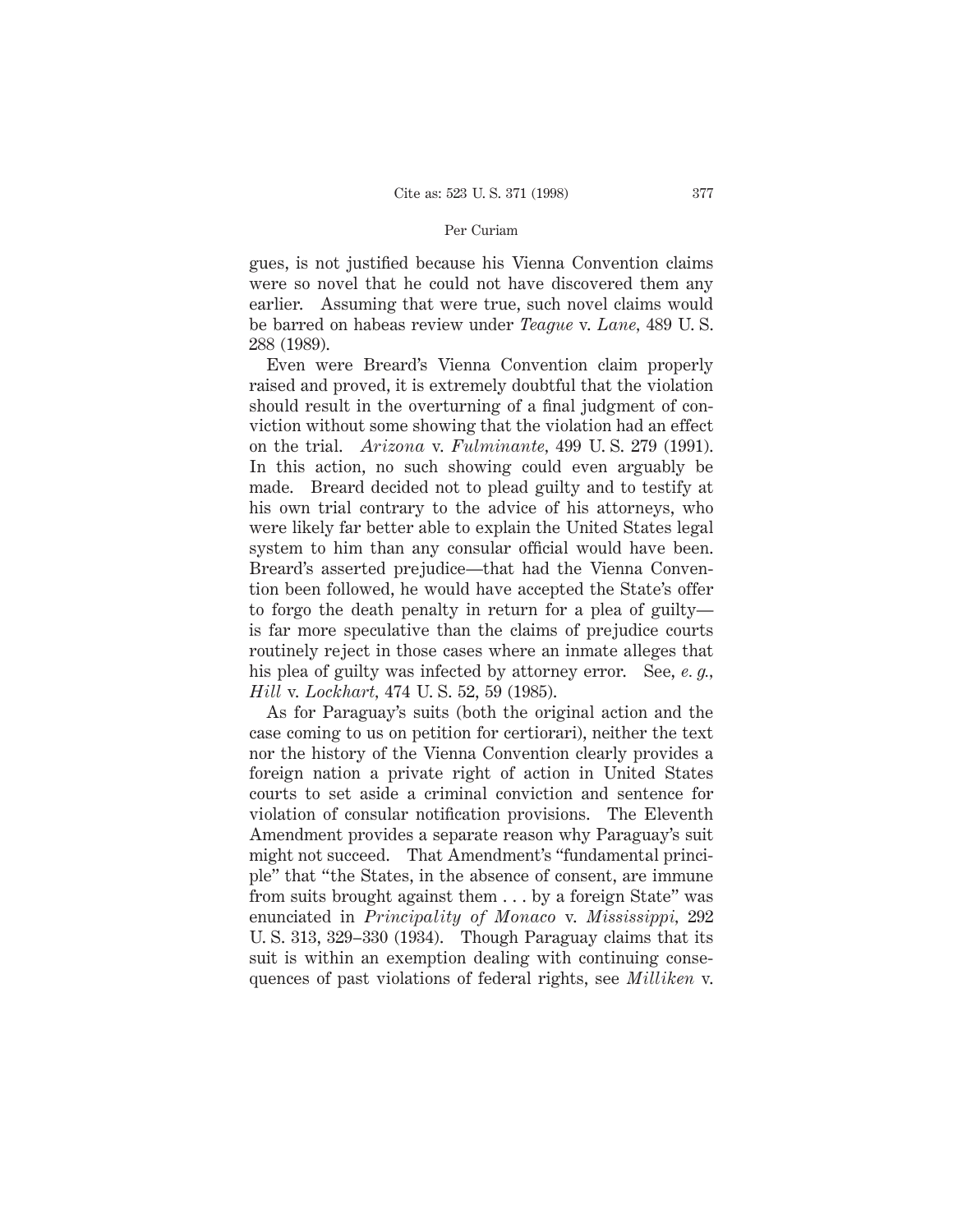*Bradley,* 433 U. S. 267 (1977), we do not agree. The failure to notify the Paraguayan Consul occurred long ago and has no continuing effect. The causal link present in *Milliken* is absent in this suit.

Insofar as the Consul General seeks to base his claims on § 1983, his suit is not cognizable. Section 1983 provides a cause of action to any "person within the jurisdiction" of the United States for the deprivation "of any rights, privileges, or immunities secured by the Constitution and laws." As an initial matter, it is clear that Paraguay is not authorized to bring suit under § 1983. Paraguay is not a "person" as that term is used in § 1983. See *Moor* v. *County of Alameda,* 411 U. S. 693, 699 (1973); *South Carolina* v. *Katzenbach,* 383 U. S. 301, 323–324 (1966); cf. *Will* v. *Michigan Dept. of State Police,* 491 U. S. 58 (1989). Nor is Paraguay "within the jurisdiction" of the United States. And since the Consul General is acting only in his official capacity, he has no greater ability to proceed under § 1983 than does the country he represents. Any rights that the Consul General might have by virtue of the Vienna Convention exist for the benefit of Paraguay, not for him as an individual.

It is unfortunate that this matter comes before us while proceedings are pending before the ICJ that might have been brought to that court earlier. Nonetheless, this Court must decide questions presented to it on the basis of law. The Executive Branch, on the other hand, in exercising its authority over foreign relations may, and in this case did, utilize diplomatic discussion with Paraguay. Last night the Secretary of State sent a letter to the Governor of Virginia requesting that he stay Breard's execution. If the Governor wishes to wait for the decision of the ICJ, that is his prerogative. But nothing in our existing case law allows us to make that choice for him.

For the foregoing reasons, we deny the petition for an original writ of habeas corpus, the motion for leave to file a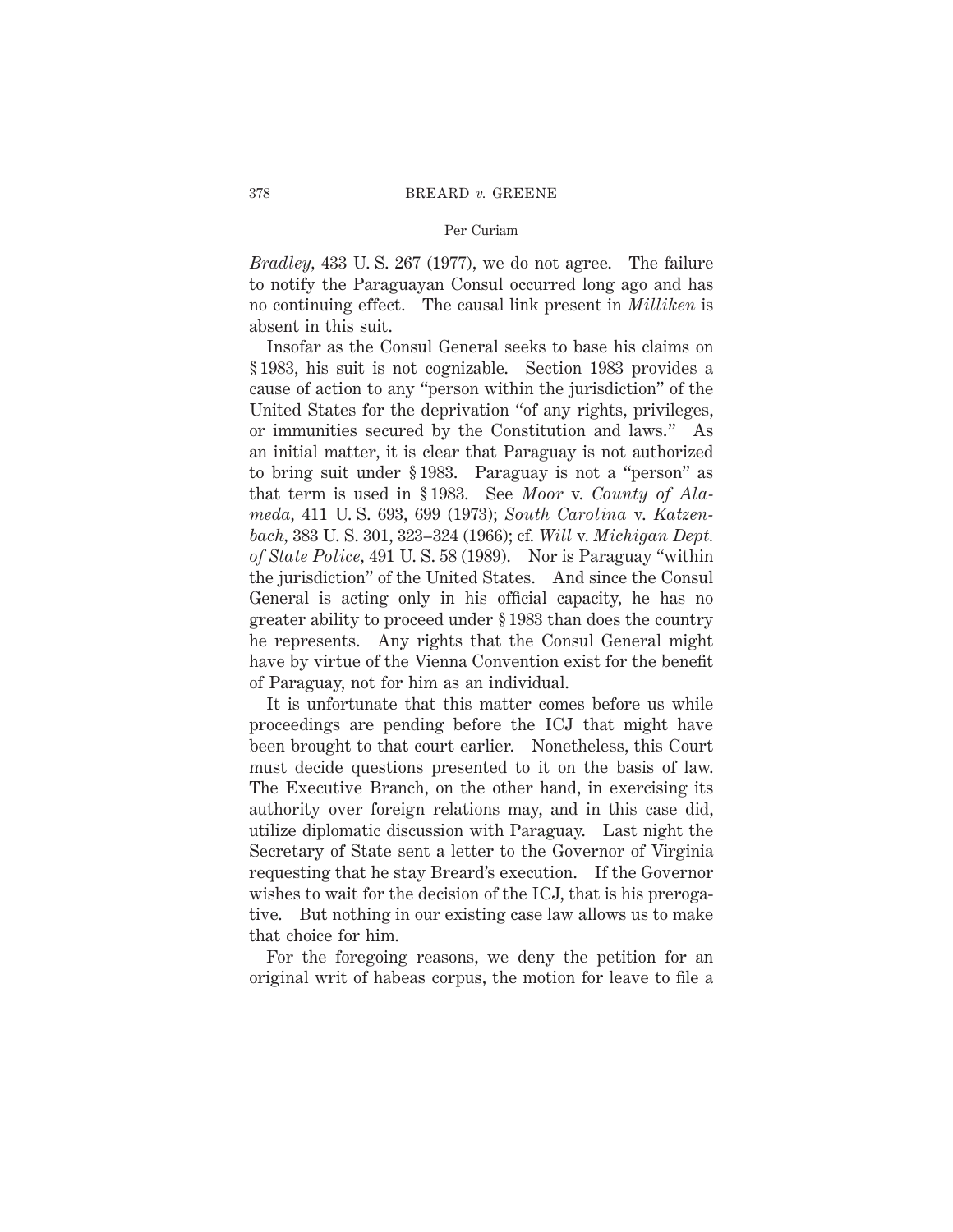## STEVENS, J., dissenting

bill of complaint, the petitions for certiorari, and the accompanying stay applications filed by Breard and Paraguay.

# Statement of JUSTICE SOUTER.

I agree with the Court that the lack of any reasonably arguable causal connection between the alleged treaty violations and Breard's convictions and sentences disentitle him to relief on any theory offered. Moreover, I have substantial doubts that either Paraguay or any official acting for it is a "person" within the meaning of 42 U. S. C. § 1983 and that the Vienna Convention is enforceable in any judicial proceeding now underway. For these reasons, I believe the stay requests should be denied, with the result that Paraguay's claims will be mooted. Accordingly, I have voted to deny Paraguay's and Breard's respective petitions for certiorari (Nos. 97–1390 and 97–8214), Paraguay's motion for leave to file a bill of complaint (No. 125, Orig.), Breard's application for an original writ of habeas corpus (No. 97–8660), and the associated requests for a stay of execution.

# JUSTICE STEVENS, dissenting.

The Court of Appeals' decision denying petitioner Breard's first application for a federal writ of habeas corpus became final on February 18, 1998. Under this Court's Rules, a timely petition for a writ of certiorari to review that decision could have been filed as late as May 19, 1998. See Rule 13.1 ("[A] petition for a writ of certiorari to review a judgment in any case, civil or criminal, entered by . . . a United States court of appeals . . . is timely when it is filed with the Clerk of this Court within 90 days after entry of the judgment"). Ordinary review of that petition pursuant to our Rules would have given us additional time thereafter to consider its merits in the light of the response filed by the Commonwealth of Virginia. We have, however, been deprived of the normal time for considered deliberation by the Commonwealth's decision to set the date of petitioner's execution for today.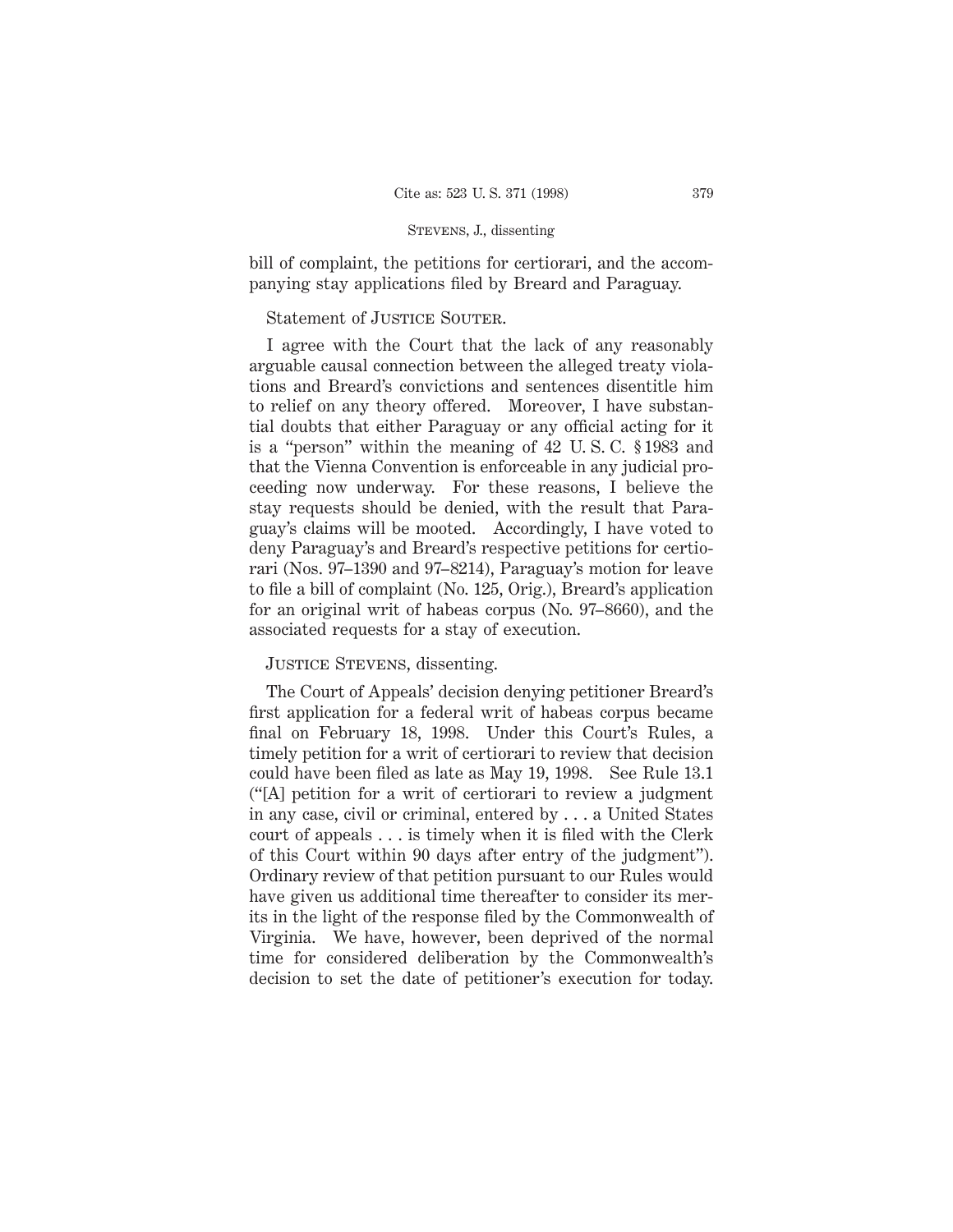## Breyer, J., dissenting

There is no compelling reason for refusing to follow the procedures that we have adopted for the orderly disposition of noncapital cases. Indeed, the international aspects of this case provide an additional reason for adhering to our established Rules and procedures. I would therefore grant the applications for a stay, and I respectfully dissent from the decision to act hastily rather than with the deliberation that is appropriate in a case of this character.

# Justice Ginsburg, dissenting in No. 97–8214 (A–732).

I would grant the application for a stay of execution in order to consider in the ordinary course the instant petition, Breard's first federal petition for writ of habeas corpus.

# JUSTICE BREYER, dissenting.

In my view, several of the issues raised here are of sufficient difficulty to warrant less speedy consideration. Breard argues, for example, that the novelty of his Vienna Convention claim is sufficient to create "cause" for his having failed to present that claim to the Virginia state courts. Pet. for Cert. in No. 97–8214, pp. 20–22. He might add that the nature of his claim, were we to accept it, is such as to create a "watershed rule of criminal procedure," which might overcome the bar to consideration otherwise posed by *Teague* v. *Lane,* 489 U. S. 288, 311 (1989). He additionally says that what the Solicitor General describes as Virginia's violation of the Convention "prejudiced" him by isolating him at a critical moment from Consular Officials who might have advised him to try to avoid the death penalty by pleading guilty. Pet. for Cert. in No. 97–8214, p. 22; see Brief for United States as *Amicus Curiae* in Nos. 97–1390 and 97–8214, p. 12 ("[T]he Executive Branch has conceded that the Vienna Convention was violated"). I cannot say, without examining the record more fully, that these arguments are *obviously* without merit. Nor am I willing to accept without fuller briefing and consideration the positions taken